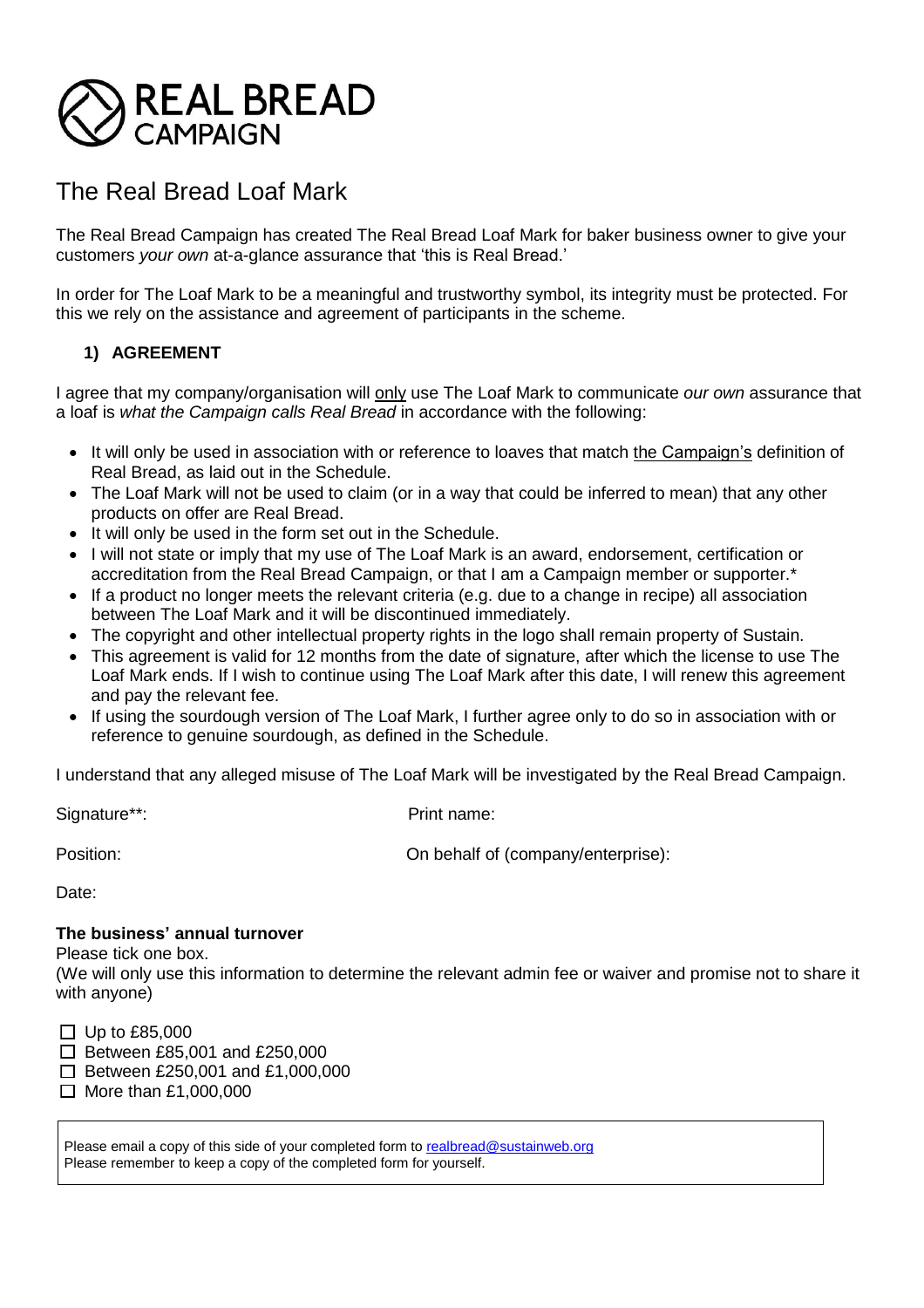\*The Campaign isn't a membership organisation but we encourage supporters of our charity's work to use our 'Proud to support..' device for letting the world know.

\*\* If emailing this form, typing your name in the 'signed' line can be taken as an electronic version of your signature.

We try to process applications once a week, when we will send an acknowledgement and details of the relevant admin fee. We will the send you The Loaf Mark artwork after we receive payment.

# **2) SCHEDULE**

## **Real Bread definition**

The Campaign defines Real Bread as made without the use of any processing aid (as defined in the UK by The Food Labelling Regulations 1996) or other additive (as defined in the UK by The Miscellaneous Food Additives Regulations 1995) of any kind.\* It may be unleavened or leavened using baker's yeast or a sourdough starter.

This definition allows the use of natural food ingredients in addition to flour, water and salt but excludes the use of:

- Flour containing any additive, other than any added as so-called 'fortificants' if their addition is mandatory where you make and sell your loaves.\*\*
- Chemical leavening e.g. baking powder / soda.
- Ingredients that have been produced with the use of any additive or processing aid.

\*Or by the national and local regulations/laws that apply where you make and sell your loaves. \*\*In Britain, for example, The Bread and Flour Regulations 1998 require that iron, thiamin, nicotinic acid / nicotinamide, and calcium carbonate be added to most UK-milled flour.

## **Sourdough definition**

The Campaign defines sourdough as Real Bread (see above) leavened only by a starter (aka mother, leaven etc.) cultured from yeasts and lactic acid bacteria naturally present in flour, and without the use/addition of:

- Any other souring agent or sourdough flavouring e.g. vinegar, yoghurt, lactic acid, acetic acid or dried sourdough powder.
- Baker's (aka commercial, monocultured and factory) yeast or other leavening.

#### **Guidelines**

- 1. You may use The Loaf Mark in relation to the business/organisation as a whole (e.g. on a website home page, sign, poster or other marketing material) *only* if all loaves available match The Campaign's definition of Real Bread.
- 2. If you also offer loaves that don't match The Campaign's Real Bread definition, then you must make it absolutely clear to which product(s) The Loaf Mark applies.
- 3. As use of The Loaf Mark is subject to annual renewal, you may only use it on ephemera, i.e printed and electronic matter. You may not use it on buildings, vehicles etc.
- 4. The Campaign reserves all rights of using its name, logos and devices on aprons, t-shirts and other clothing, therefore you cannot print your own using The Loaf Mark.
- 5. Please direct any request from a third party (e.g. a stockiest/wholesaler/retailer, event organiser, market manager, local media) for a copy of Loaf Mark artwork files to The Campaign. You must not forward a copy yourself.

#### **Specifications**

- 1. You shall only use The Loaf Mark in the format provided by The Campaign and not alter its content or colours. You may change the dimensions but only if you maintain the aspect ratio i.e. you must not distort the image.
- 2. For print, you must only use the high resolution (300dpi) version of The Loaf Mark.
- 3. For online publication (e.g. website, blogs etc.), you may only use the low resolution (96dpi) version of The Loaf Mark.